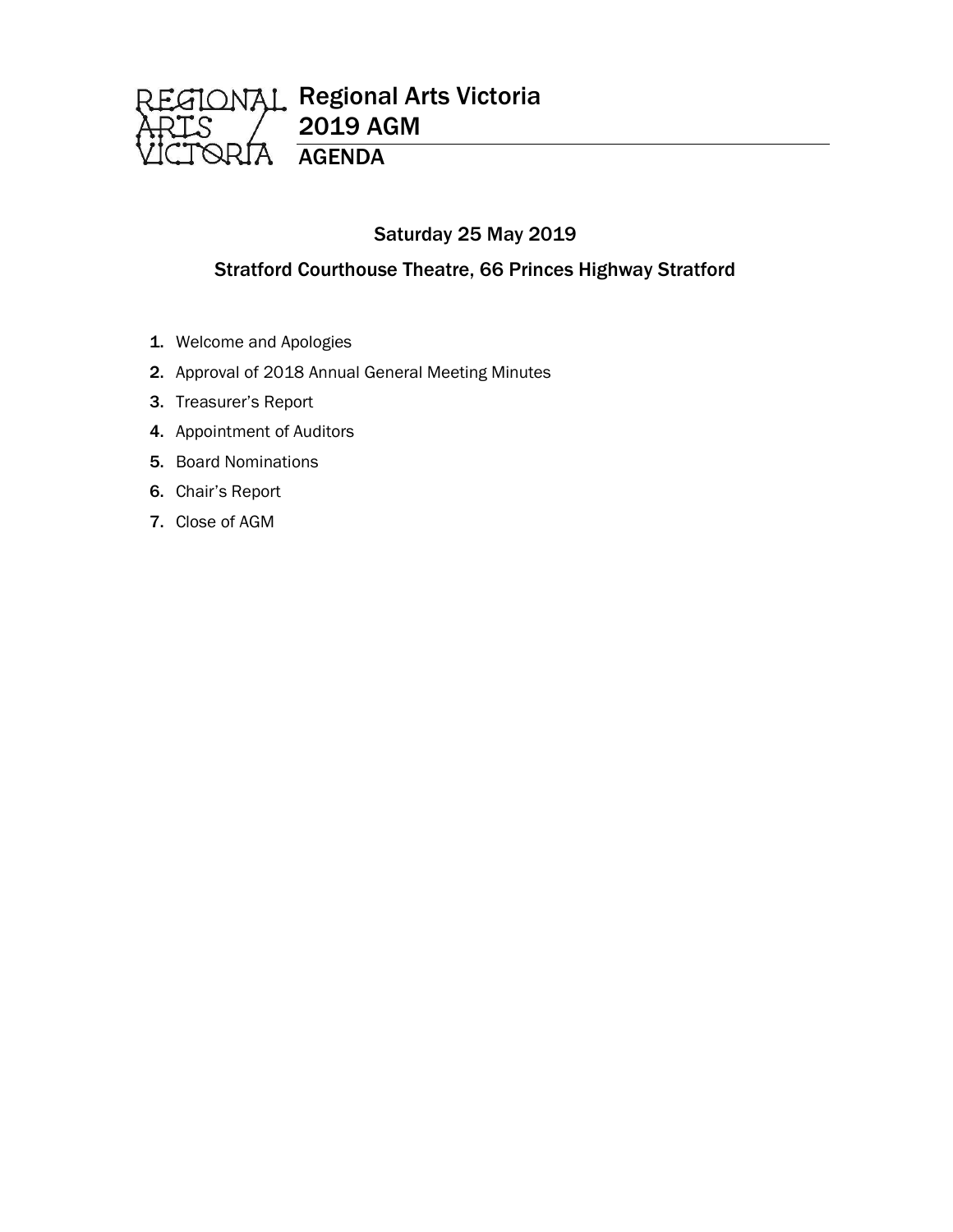# Regional Arts Victoria Annual General Meeting Saturday 26 May 2018

Basement Theatre, Footscray Community Arts Centre, 45 Moreland Street, Footscray VIC AGM started at 12:09pm

#### 1. Welcome and Apologies

N'arweet Carolyn Briggs Welcome to Country

| <b>Board</b>   | B Esplin (Chair), K Paton, M Paten, P Giddings, J Stanley, E Jones, J John, R                                                                                          |
|----------------|------------------------------------------------------------------------------------------------------------------------------------------------------------------------|
|                | Brezzi, V Crane (Observer)                                                                                                                                             |
| Staff          | J Toohey, A Kennedy, C Lambert, D Packard, E Guinness, E Bucovaz, L Zito, M                                                                                            |
|                | Sanders, P Davies, T Dakin                                                                                                                                             |
| <b>Members</b> | Kate Baker, Christine Ford (Ruffartz), Eliza Tree, Allan Thatcher (Yea Arts Inc), Una                                                                                  |
|                | Allender (Lake Bolac Eel Festival), Darren Vizer, PollyannaR, Mark Penzak, Eliza-<br>Jane Gilchrist, Greg Pritchard (ACT Natimuk), R Abercrombie (Shepparton Festival) |

The Chair acknowledged special guests N'arweet Carolyn Briggs; Steve Chenoweth, Auditor; Regional Arts Victoria Members, Board Members and staff

### Apologies

Board: K Whitaker-Taylor, E Armitage

Members: Rodney Scherer, Dr Mark Selkrig, Deirdre Marshall, Brian W Hewitt, Helen Healy, Ellen Burton, Libbet Loughnan, Kathleen Whelan, Laura Brearley, Forest Keegel, Darryl Cordell, Fiona **Smolenaars** 

**Other:** Linda Lucas (Creative Victoria)

#### 2. Minutes

That the minutes of the 38th Annual General Meeting of the Regional Arts Victoria Board held at the State Library of Victoria Saturday 27 May 2017 be accepted.

Moved: P Giddings Seconded: M Paten

**Carried** 

3. Matters Arising

None

#### 4. Chairs Report

The Chair spoke to his report as published in the Annual Report for the year ending 31 December 2017.

B Esplin emphasised that we're here to serve the Members, and encourage the Membership to be strong participants in Regional Arts Victoria. He also announced that next year the AGM will be held in a regional location.

# 5. Treasurers Report

Treasurer Julie Stanley spoke to the Financial Report for the year ending 31 December 2017.

Motion: That the audited financial statements dated 31 December 2017 be accepted. Moved: B Esplin Seconded: J John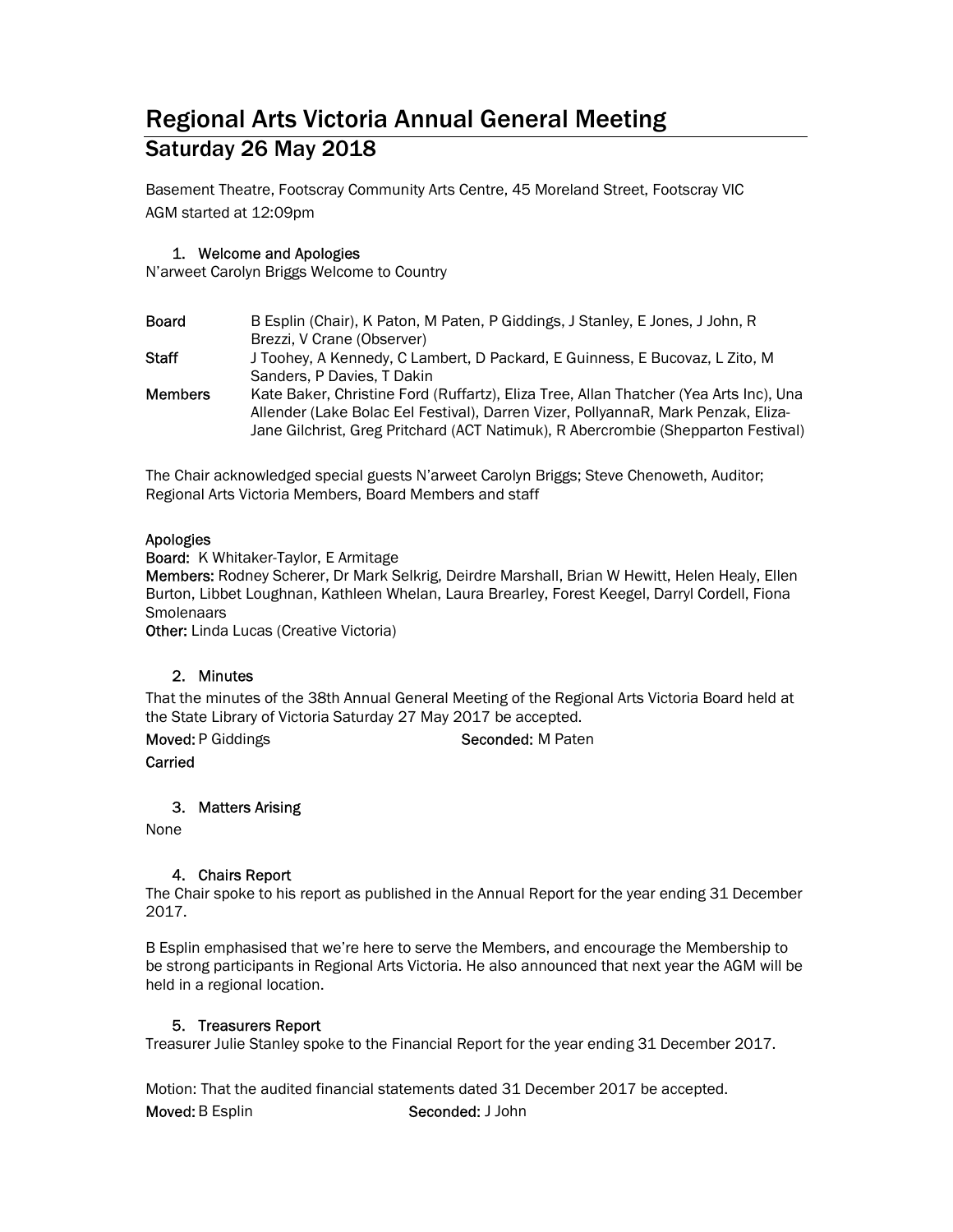### Carried

### 6. Appointment of Auditors

Motion: That Steve Chenoweth of Finnegan Partners be appointed auditor for 2018.

Moved: K Paton Seconded: R Brezzi

# Carried

# 7. Board Nominations

As of March 28 2018, there were 5 eligible nominations for the Regional Arts Victoria Board of Management:

- 1. Elise Armitage
- 2. Helen Healy
- 3. Dr Greg Pritchard
- 4. Fiona Smolenaars
- 5. Karen Whitaker-Taylor

Leading into this AGM there were 4 vacancies for elected positions. A call for nominations was made. 5 eligible nominations were received at the close, requiring a postal ballot to be held in accordance with our Constitution.

A total of 479 ballot papers were issued to Members eligible to vote. By the close of voting on Friday 11 May 5pm, there were 65 valid and formal votes received and counted by the returning officer. The 65 formal ballot envelopes were opened and the ballot separated from the envelope to be counted. Votes on each ballot were counted twice to ensure accuracy of the results.

The results, in order of number of valid votes received, were:

- Greg Pritchard 57 votes
- Elise Armitage 52 votes
- Helen Healy 51 votes
- Karen Whitaker-Taylor 46 votes
- Fiona Smolenaars 36 votes

With four vacancies, as Chair I therefore declare the newly elected directors are:

- 1. Dr Greg Pritchard
- 2. Elise Armitage
- 3. Helen Healy
- 4. Karen Whitaker-Taylor

The Chair welcomed new Board Members Greg Pritchard and Helen Healy. A motion of thanks was extended to Martin Paten and Peter Giddings who both retired from the Board this year after reaching their maximum tenure. Both Martin Paten and Peter Giddings thanked the Chair for his kind words, and acknowledged the efforts of the Board and the organisation as a whole.

# 8. Close of AGM

The Chair closed the meeting at 12:48pm

|  | Date: |
|--|-------|
|--|-------|

Chair of the Meeting Bruce Esplin